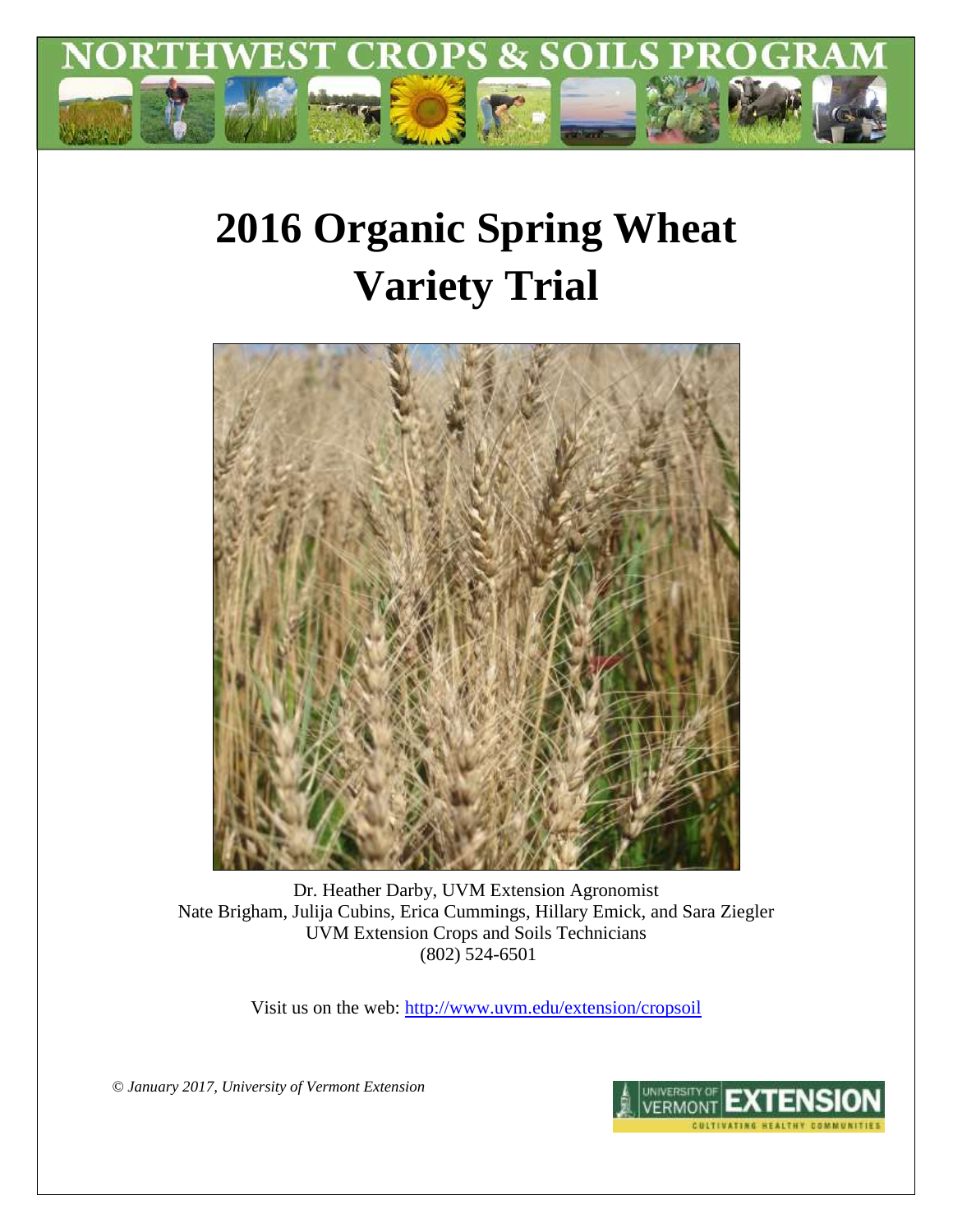#### **2016 ORGANIC SPRING WHEAT VARIETY TRIAL**

Dr. Heather Darby, University of Vermont Extension [Heather.Darby\[at\]uvm.edu](mailto:Heather.Darby@uvm.edu)

In 2016, the University of Vermont Extension Northwest Crops and Soils Program evaluated eighteen hard red spring wheat to determine which varieties thrive in organic production systems. The trial was established at the Borderview Research Farm in Alburgh, Vermont. Several varieties that did not perform well in previous trial years were eliminated from the 2016 variety trial. Newly released varieties were also sought for evaluation.

### **MATERIALS AND METHODS**

The experimental plot design was a randomized complete block with four replications. Spring wheat varieties evaluated and their sources are listed in Table 1.

| <b>Spring wheat</b><br>varieties | <b>Type</b> | Origin<br>and release year    | <b>Seed</b><br>source             |
|----------------------------------|-------------|-------------------------------|-----------------------------------|
| <b>AC</b> Scotia                 | <b>HR</b>   | Semican Inc.                  | Semican Atlantic Inc., Canada     |
| <b>AC Walton</b>                 | <b>HR</b>   | AAFC, PEI, 1995               | 2012 saved trial seed, VT         |
| Forefront                        | <b>HR</b>   | SDAES, 2012                   | South Dakota State University, SD |
| Glenn                            | <b>HR</b>   | <b>NDAES, 2005</b>            | Albert Lea Seed, MN               |
| Kingsey                          | <b>HR</b>   | Semican Inc.                  | Semican Atlantic Inc., Canada     |
| <b>LCS</b> Anchor                | <b>HR</b>   | <b>Limagrain Cereal Seeds</b> | Limagrain Cereal Seeds, LLC, CO   |
| LCS Iguacu                       | <b>HR</b>   | <b>Limagrain Cereal Seeds</b> | Limagrain Cereal Seeds, LLC, CO   |
| <b>LCS Nitro</b>                 | <b>HR</b>   | <b>Limagrain Cereal Seeds</b> | Limagrain Cereal Seeds, LLC, CO   |
| <b>LCS</b> Prime                 | HR          | <b>Limagrain Cereal Seeds</b> | Limagrain Cereal Seeds, LLC, CO   |
| <b>LCS</b> Pro                   | <b>HR</b>   | <b>Limagrain Cereal Seeds</b> | Limagrain Cereal Seeds, LLC, CO   |
| LCS Trigger                      | <b>HR</b>   | <b>Limagrain Cereal Seeds</b> | Limagrain Cereal Seeds, LLC, CO   |
| Magog                            | <b>HR</b>   | Semican Inc.                  | Semican Atlantic Inc., Canada     |
| Moka                             | <b>HR</b>   | Semican Inc.                  | Semican Atlantic Inc., Canada     |
| Prevail                          | <b>HR</b>   | <b>SDAES, 2014</b>            | South Dakota State University, SD |
| Prosper                          | HR          | NDAES & MAES, 2012            | Albert Lea Seed, MN               |
| <b>RB07</b>                      | <b>HR</b>   | <b>MAES, 2007</b>             | <b>Minnesota Foundation Seed</b>  |
| Rocket                           | HR          | Semican Inc.                  | Semican Atlantic Inc., Canada     |
| Sy Rowyn                         | <b>HR</b>   | Syngenta Seeds Inc., 2013     | 2013 saved trial seed, VT         |

**Table 1. Eighteen spring wheat varieties trialed in Alburgh, VT, 2016.**

Abbreviations: AAFC, Agriculture and Agri-Food Canada; HR, hard red wheat; MAES, Minnesota Agricultural Experiment Station; NDAES, North Dakota Agricultural Experiment Station; PEI, Prince Edward Island; and SDAES, South Dakota Agricultural Experiment Station.

The seedbed at the Alburgh location was prepared by conventional tillage methods. All plots were managed with practices similar to those used by producers in the surrounding areas (Table 2). The previous crop planted at the site was a summer annual grown for forage. In April 2016, the field was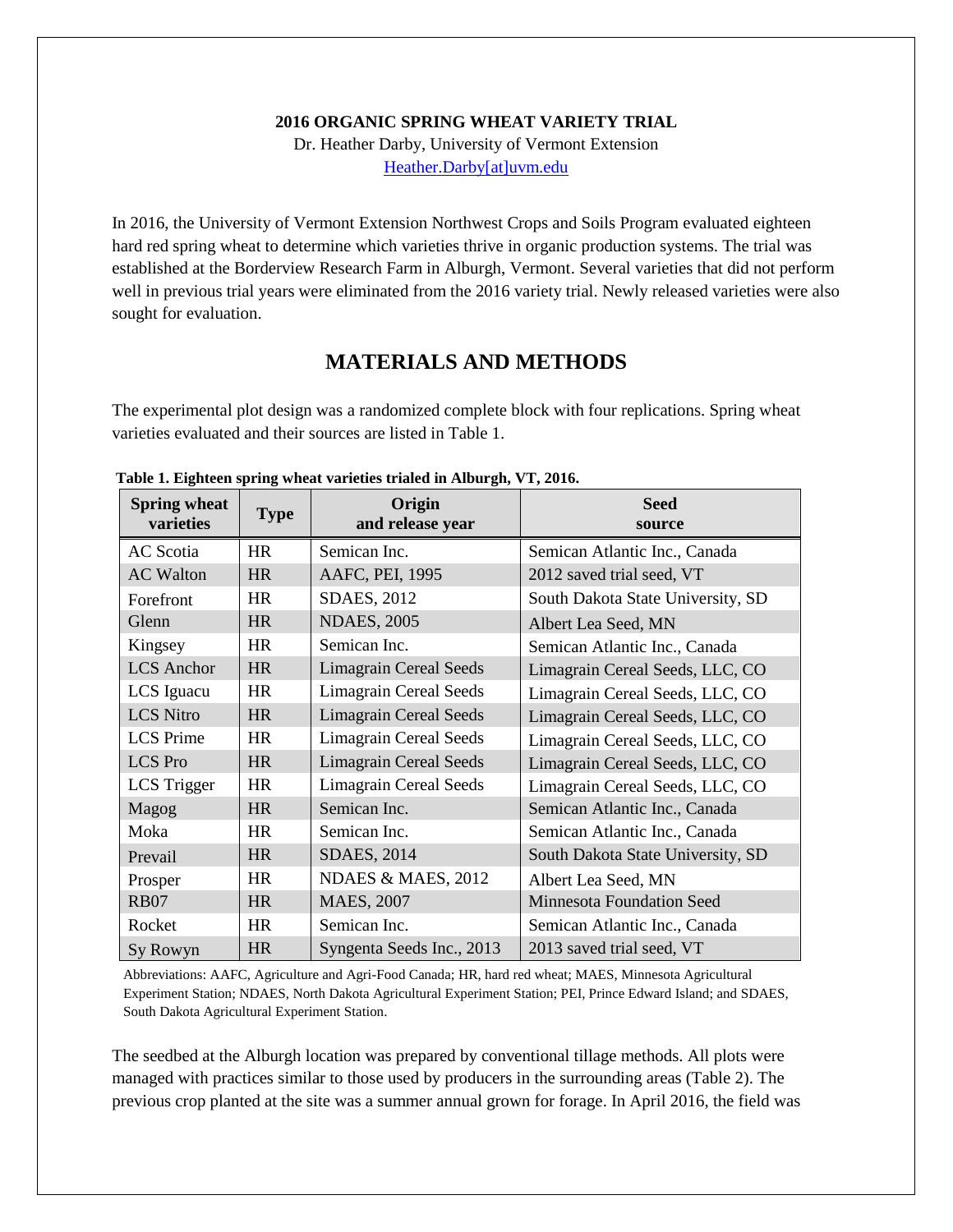disked and spike tooth harrowed to prepare for planting. The plots were seeded with a Great Plains NT60 Cone Seeder on 21-Apr at a seeding rate of 125 lbs  $ac^{-1}$  (Image 1). Plot size was  $5'x 20'$ .

| Location                               | <b>Borderview Research Farm</b>             |  |  |  |
|----------------------------------------|---------------------------------------------|--|--|--|
|                                        | Alburgh, VT                                 |  |  |  |
| Soil type                              | Benson rocky silt loam                      |  |  |  |
| <b>Previous crop</b><br>Summer annuals |                                             |  |  |  |
| <b>Row spacing (in)</b>                | 6                                           |  |  |  |
| Seeding rate (lbs $ac^{-1}$ )          | 125                                         |  |  |  |
| <b>Replicates</b>                      | 4                                           |  |  |  |
| <b>Planting date</b>                   | $21-Apr$                                    |  |  |  |
| <b>Harvest date</b>                    | $9-Aug$                                     |  |  |  |
| Harvest area (ft)                      | 5 x 20                                      |  |  |  |
| <b>Tillage operations</b>              | Fall plow, spring disk & spike tooth harrow |  |  |  |

**Table 2. General plot management of the spring wheat trial, 2016.**

In May, wheat populations were determined by taking three one-foot counts per plot. Flowering dates of the wheat were recorded when at least 50% of the spikes were in bloom. Throughout the growing season, other pertinent observations such as disease and wheat development were recorded.

Insect and disease scouting was conducted on 7-Jul. Research technicians looked for the presence of a variety of foliar diseases, including loose smut, powdery mildew, and *Fusarium* head blight (FHB), as well as the presence of mites or thrips and evidence of insect damage. Five plants in each plot were examined for disease and insect damage.

Grain plots were harvested with an Almaco SPC50 plot combine on 9-Aug. The harvest area was 5' x 20' (Image 2). Prior to harvest, plant heights were measured excluding the awns. A visual estimate of the percentage of lodged plants and the severity of lodging was recorded based on a visual rating with a  $0 - 5$ 

scale, where 0 indicates no lodging and 5 indicates severe lodging and a complete crop loss. In addition, grain moisture, test weight, and yield were calculated.

Following harvest, seed was cleaned with a small Clipper cleaner (A.T. Ferrell, Bluffton, IN). An approximate one pound subsample was collected to determine quality. Quality measurements included standard testing parameters used by commercial mills. Test weight was measured by the weighing of a known volume of grain. Generally the heavier the wheat is per bushel, the higher baking quality. The acceptable test weight for bread wheat is 56-60 lbs per bushel. Once test weight was determined, the samples were then ground into flour using the Perten LM3100 Laboratory



**Image 1. Seeding spring wheat variety trial, Alburgh, VT, 2016.**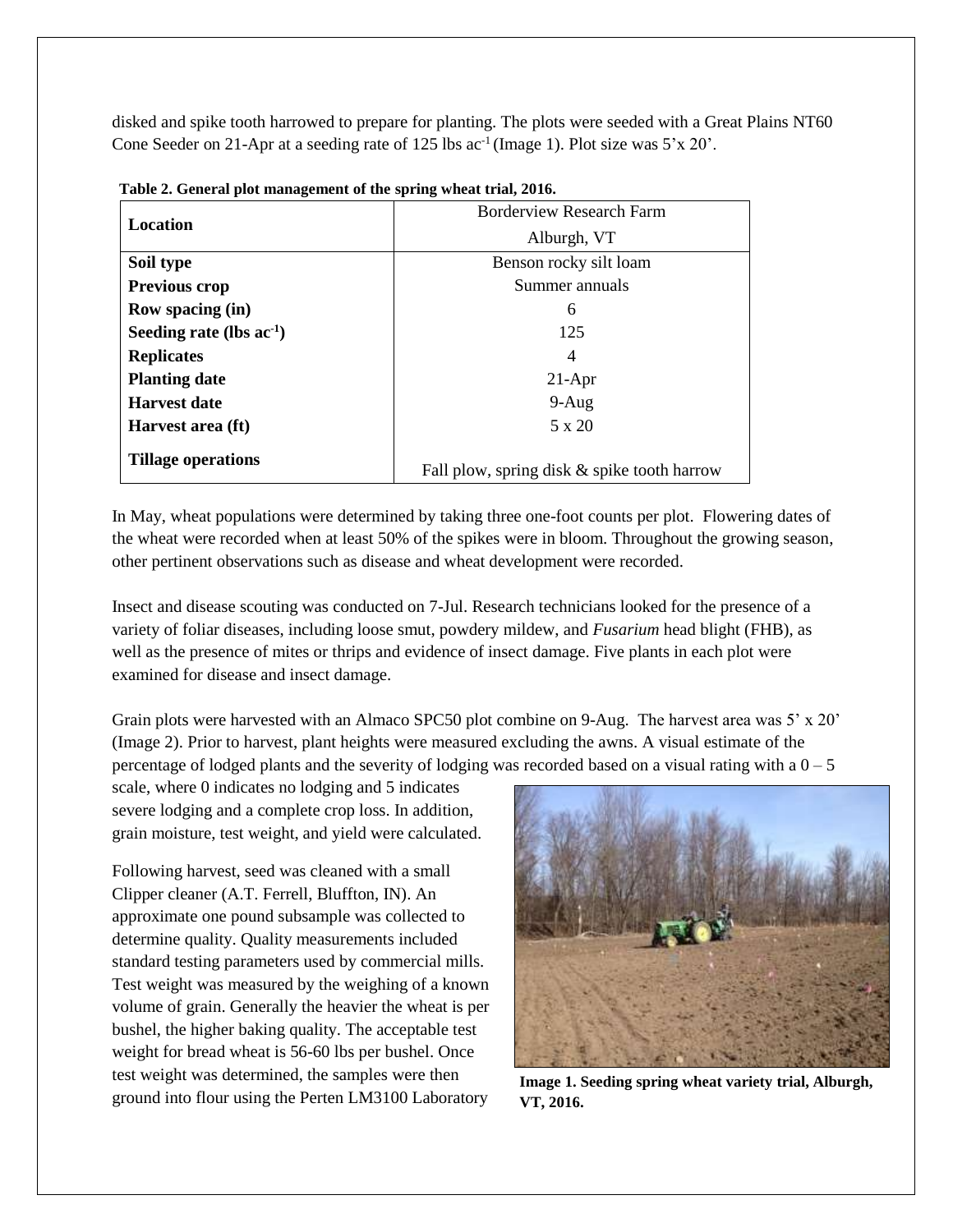

**Image 2. Spring wheat variety trial harvest, Alburgh, VT, 2016.**

Mill. At this time flour was evaluated for its protein content, falling number, and mycotoxin levels. Grains were analyzed for protein content using the Perten Inframatic 8600 Flour Analyzer. Grain protein affects gluten strength and loaf volume. Most commercial mills target 12-15% protein. Protein was calculated on a 12% moisture. The determination of falling number (AACC Method 56-81B, AACC Intl., 2000) was measured on the Perten FN 1500 Falling Number Machine. The falling number is related to the level of sprout damage that has occurred in the grain. It is measured by the time it takes, in seconds, for a stirrer to fall through a slurry of flour and water to the bottom of the tube. Falling

numbers greater than 350 indicate low enzymatic activity and sound quality wheat. A falling number lower than 200 indicates high enzymatic activity and poor quality wheat. Deoxynivalenol (DON) analysis was analyzed using Veratox DON 5/5 Quantitative test from the NEOGEN Corp. This test has a detection range of 0.5 to 5 ppm. Samples with DON values greater than 1 ppm are considered unsuitable for human consumption.

All data was analyzed using a mixed model analysis where replicates were considered random effects. The LSD procedure was used to separate cultivar means when the F-test was significant  $(P< 0.10)$ . There were significant differences among the two locations for most parameters and therefore data from each location is reported independently.

Variations in yield and quality can occur because of variations in genetics, soil, weather, and other growing conditions. Statistical analysis makes it possible to determine whether a difference among varieties is real or whether it might have occurred due to other variations in the field. At the bottom of each table a LSD value is presented for each variable (e.g. yield). Least Significant Differences at the 10% level of probability are shown. Where the difference between two varieties within a column is equal to or greater than the LSD value at the bottom of the column, you can be sure in 9 out of 10 chances that there is a real difference between the two varieties. In the example below, variety A is significantly different from variety C, but not from variety B. The difference between A and B is equal to 725, which is less than the LSD value of 889. This means that these varieties did not differ in yield. The difference between A and C is equal to 1454, which is greater than the LSD value of 889. This means that the yields of these varieties were significantly different from one another. The asterisk indicates that variety B was not significantly lower than the top yielding variety.

| <b>Variety</b> | Yield |
|----------------|-------|
| A              | 3161  |
| B              | 3886* |
| C              | 4615* |
| LSD            | 889   |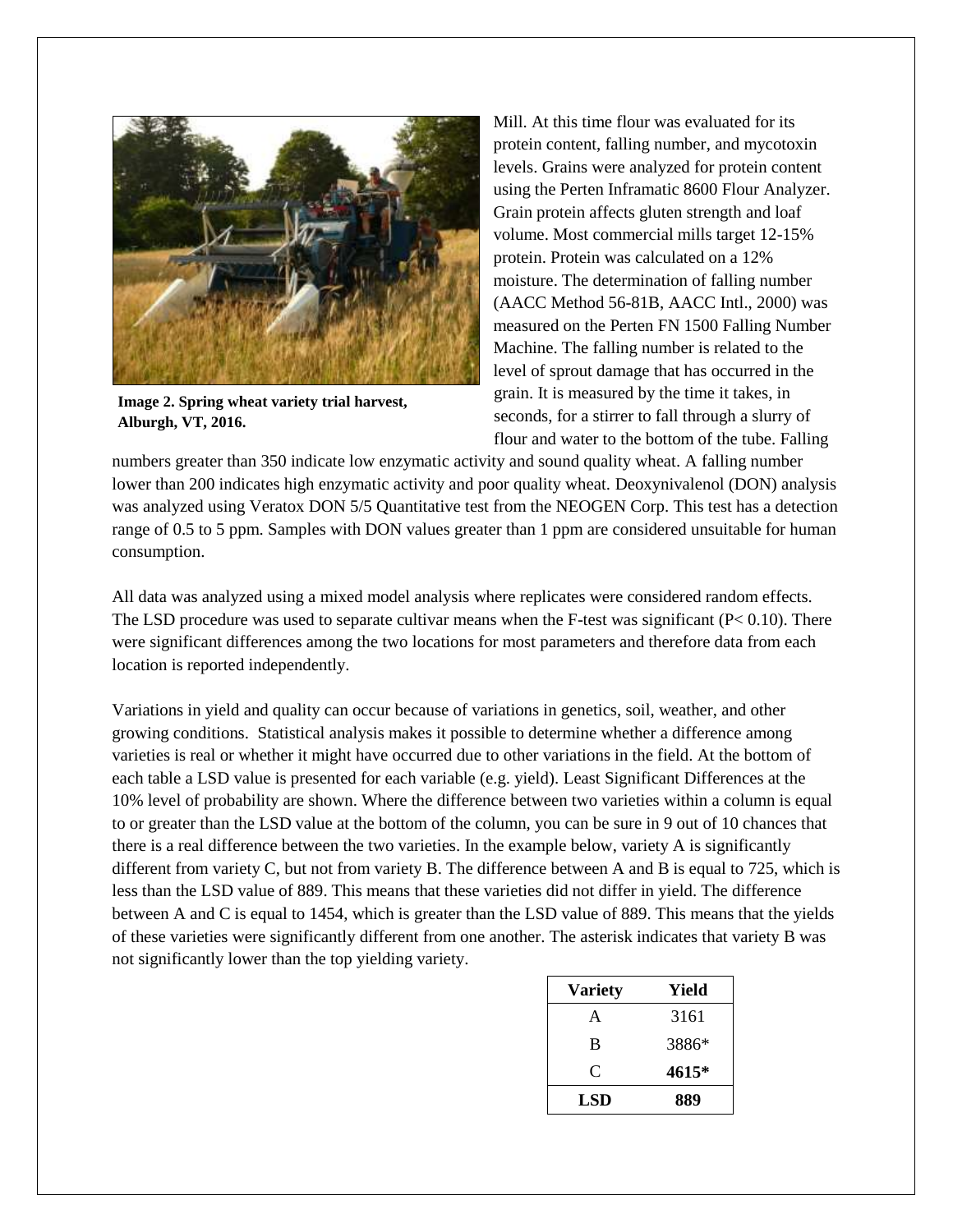# **RESULTS AND DISCUSSION**

Seasonal precipitation and temperature recorded at Borderview Research Farm in Alburgh, VT are displayed in Table 3. The growing season this year was marked by lower than normal temperatures in April, higher than normal temperatures in May and average temperatures in June and July. There was lower than normal rainfall throughout the growing season. From April to July, there was an accumulation of 3312 Growing Degree Days (GDDs) in Alburgh, which is 41 GDDs below the 30 year average.

| Tubic of Temperature and precipitation summary for friourght + 1, 2010. |         |         |         |         |  |  |
|-------------------------------------------------------------------------|---------|---------|---------|---------|--|--|
| Alburgh, VT                                                             | April   | May     | June    | July    |  |  |
| Average temperature $(^{\circ}F)$                                       | 39.8    | 58.1    | 65.8    | 70.7    |  |  |
| Departure from normal                                                   | $-4.90$ | 1.80    | 0.00    | 0.10    |  |  |
|                                                                         |         |         |         |         |  |  |
| Precipitation (inches)                                                  | 2.60    | 1.50    | 2.80    | 1.80    |  |  |
| Departure from normal                                                   | $-0.26$ | $-1.92$ | $-0.88$ | $-2.37$ |  |  |
|                                                                         |         |         |         |         |  |  |
| Growing Degree Days (base 32°F)                                         | 291     | 803     | 1017    | 1201    |  |  |
| Departure from normal                                                   | $-98$   | 50      | 3       | 4       |  |  |

| Table 3. Temperature and precipitation summary for Alburgh, VT, 2016. |  |  |  |  |
|-----------------------------------------------------------------------|--|--|--|--|
|-----------------------------------------------------------------------|--|--|--|--|

Based on weather data from a Davis Instruments Vantage Pro2 with WeatherLink data logger. Historical averages are for 30 years of NOAA data (1981-2010) from Burlington, VT.

#### **Spring Wheat Growth and Development:**

During the 2016 growing season, several observations and measurements were recorded on spring wheat development. All varieties were in full bloom by 24-Jun. There was minimal bird damage and no lodging was observed (data not shown).

Insect and disease scouting was conducted on 7-Jul. Research technicians looked for the presence of a variety of foliar diseases, including loose smut, powdery mildew, and *Fusarium* head blight (FHB), as well as the presence of mites or thrips and evidence of insect damage. Five plants in each plot were examined for disease and insect damage, shown in (Table 4) as the average percent of each leaf that was affected by either insect damage or foliar disease.

Thrips (various species) were observed on all varieties. Thrips are small insects with fringed wings that feed on a variety of plants by puncturing the cells and sucking up the contents. Damage caused by thrips includes discoloration and leaf scarring, reduced growth of the plant, and they can also act as a disease vector.

Mites (various species) were observed on all 18 varieties. Mites are very small arthropods that feed on the sap of leaves of wheat and other grain crops. Leaves affected by mites may appear yellowish or silvery in early stages of infestation and later take on a scorched appearance. Injury caused by mites can result in stunted plants.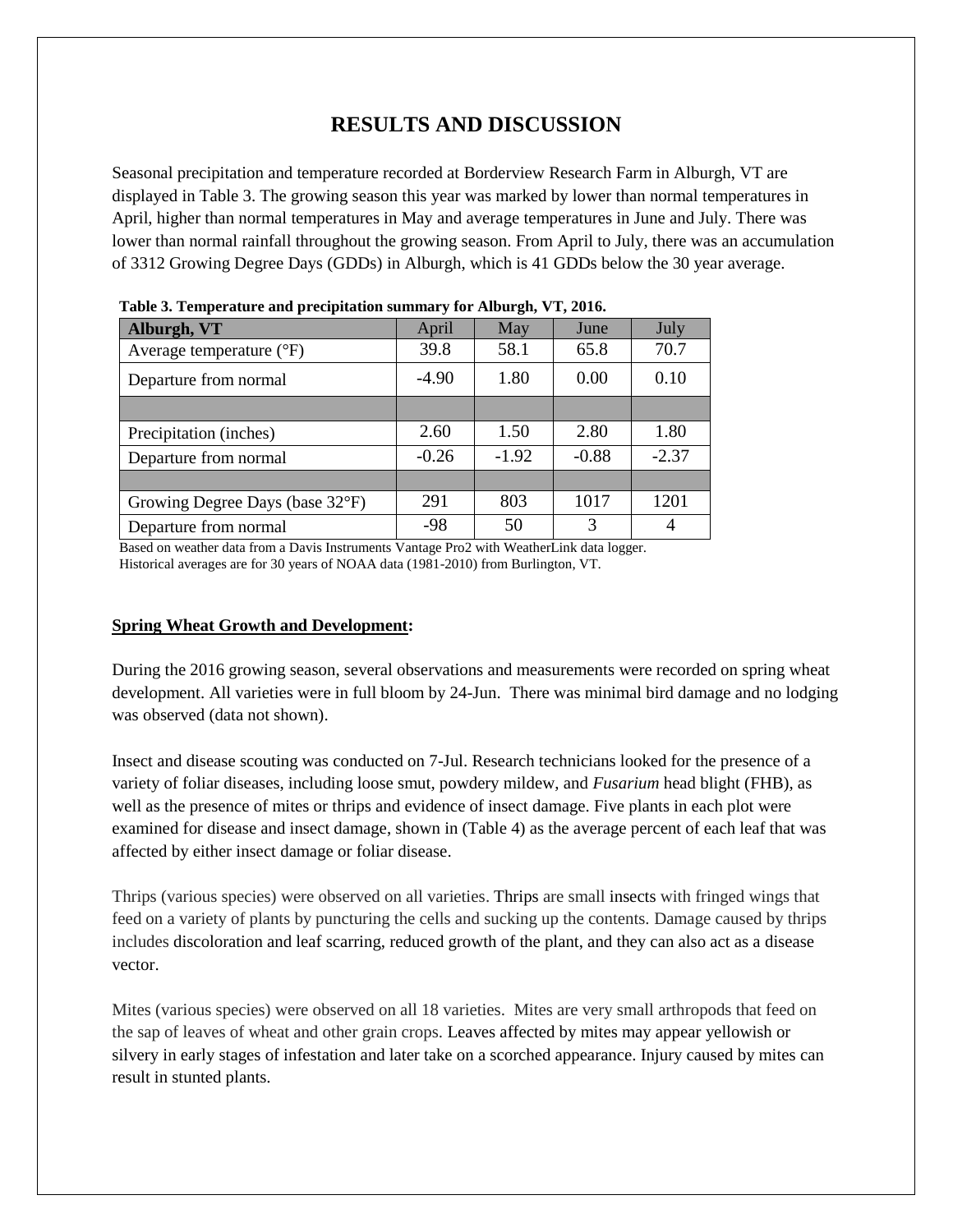Cereal leaf beetles (*Oulema melanopa)* were observed on thirteen of the eighteen varieties not including 'AC Scotia,' 'LCS Iguacu,' 'LCS Nitro,' 'RB07,' and 'Sy Rowyn.' Cereal leaf beetle is an invasive species native to Europe that was accidentally introduced to the U.S. in the 1960's. The larvae of the beetle can cause significant damage to grain crops.

The variety Forefront (1.28%) was the least damaged by insects (Table 4). Varieties AC Scotia, RB07, LCS Prime, Magog, AC Walton, and LCS Anchor had significantly more insect damage than Forefront.

Foliar diseases reduce photosynthetic leaf area, use nutrients, and increase respiration and transpiration within colonized host tissues. The diseased plant typically exhibits reduced vigor, growth, and seed fill. The earlier occurrence, greater degree of host susceptibility, and longer duration of conditions favorable for disease development will increase the yield loss. In previous years, several foliar diseases were observed during wheat development, including powdery mildew (*Erysiphe graminis f. sp. Tritici*) and loose smut (caused by the fungus *Ustilago tritici*). Powdery Mildew was observed on eleven of the eighteen varieties. Tan spot is a foliar

disease caused by the fungus *Pyrenophora tritici-repentis.* Tan spot can reduce both

| <b>Variety</b>     | <b>Foliar</b> | <b>Insect</b> |
|--------------------|---------------|---------------|
|                    | disease       | damage        |
|                    | %leaf         | %leaf         |
|                    | affected      | damaged       |
| <b>AC</b> Scotia   | $0.283*$      | 3.76          |
| <b>AC</b> Walton   | 0.183         | 2.71          |
| Forefront          | $0.400*$      | 1.28          |
| Glenn              | 0.633         | $1.49*$       |
| Kingsey            | $0.200*$      | $1.75*$       |
| <b>LCS</b> Anchor  | $0.567*$      | 2.55          |
| LCS Iguacu         | $0.283*$      | $2.29*$       |
| <b>LCS Nitro</b>   | $0.217*$      | $1.76*$       |
| <b>LCS</b> Prime   | $0.417*$      | 3.30          |
| <b>LCS</b> Pro     | 0.700         | $1.63*$       |
| <b>LCS</b> Trigger | $0.217*$      | $1.58*$       |
| Magog              | $0.450*$      | 2.94          |
| Moka               | 0.717         | $1.70*$       |
| Prevail            | 0.817         | 1.89*         |
| Prosper            | $0.333*$      | $2.08*$       |
| <b>RB07</b>        | $0.267*$      | 3.71          |
| Rocket             | $0.300*$      | $2.18*$       |
| Sy Rowyn           | 0.917         | $1.59*$       |
| LSD(0.10)          | 0.391         | 1.13          |
| <b>Trial Mean</b>  | 0.439         | 2.23          |

**Table 4. Disease and insect damage of 18 spring wheat varieties, Alburgh, VT, 2016**

Values shown in **bold** are of the highest value or top performing. \* Wheat varieties that are not significantly different than the top performing variety in a column are indicated with an asterisk.

yield and test weight. The variety AC Walton had the lowest levels of foliar disease damage (Table 4). Sy Rowyn, Prevail, Moka, LCS Pro, Glenn, and LCS Anchors all had significantly more foliar disease than the leading variety.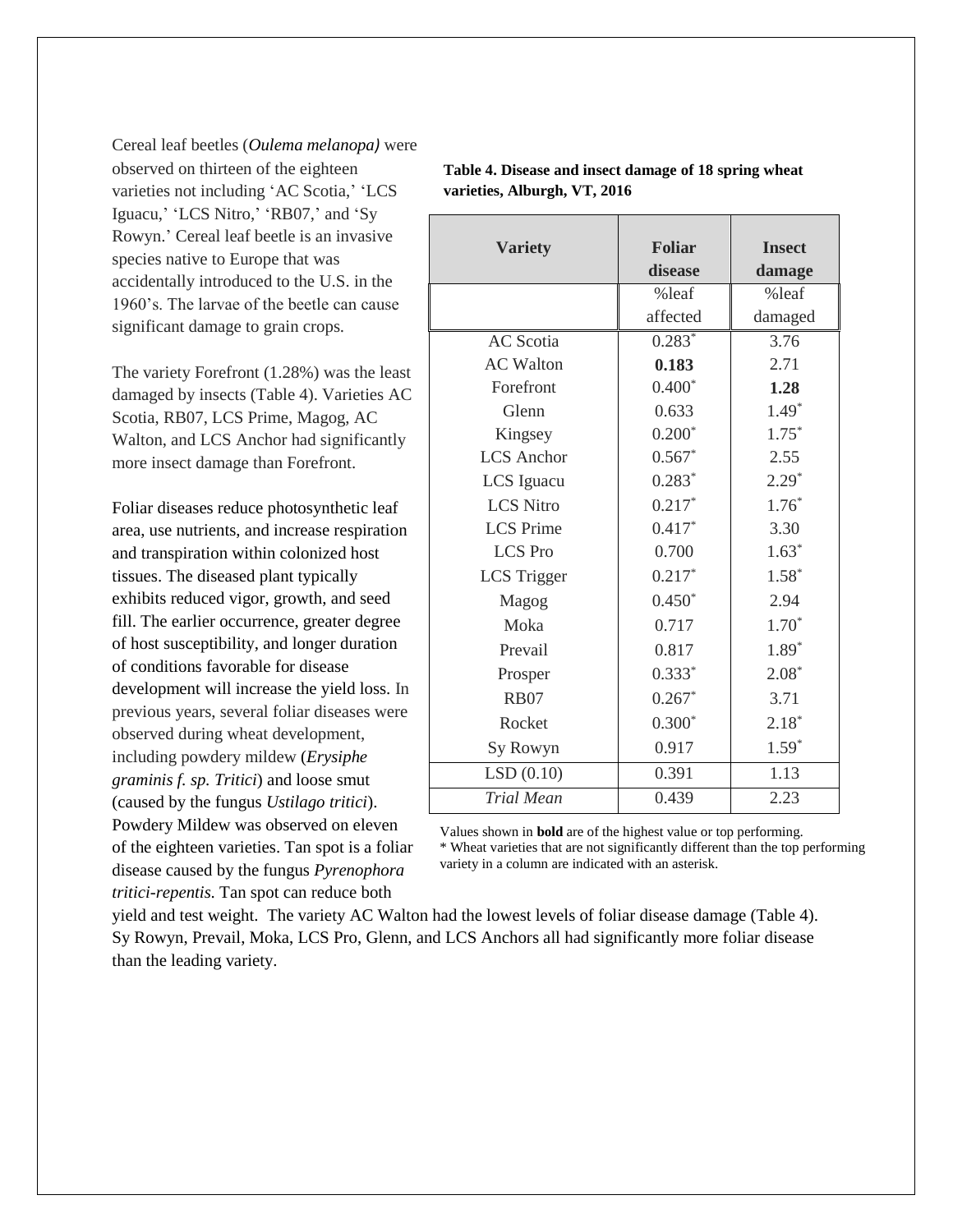In the Northeast, *Fusarium* head blight (FHB) is predominantly caused by the species *Fusarium graminearum*. This disease is very destructive and causes yield loss, low test weights, low seed germination and contamination of grain with mycotoxins. A vomitoxin called Deoxynivalenol (DON) is considered the primary mycotoxin associated with FHB. The spores are usually transported by air currents and can infect plants at flowering through grain fill. Eating contaminated grain greater than 1ppm

poses a health risk to both humans and livestock. In the 2016 trial, DON levels (Table 7) were significantly lower than in previous years. In the 2015 trial, the mean DON level was 2.53, and in the 2016 trial the mean DON level was 0.12.

Plant populations were not significantly different between varieties (Table 5). The average plant population was 293 plants per m<sup>2</sup>. The tallest variety was AC Walton (31.5 inches). Varieties Rocket, AC Scotia, Moka, Forefront, and Magog were statistically similar to AC Walton. The mean plant height was 26.6 inches. Many organic farmers prefer to grow varieties that are tall as they may have better weed suppressive capabilities.

#### **Spring Wheat Yields and Quality:**

Varieties did differ significantly in yield, test weight and moisture at harvest (Table 6). The mean yield was  $1608$  lbs ac<sup>-1</sup>. The 2016 yields were higher than in 2015, and lower than earlier years of the variety trial. (Figure 1).

| <b>Variety</b>     | <b>Plant</b><br>population | <b>Plant</b><br>height |  |
|--------------------|----------------------------|------------------------|--|
|                    | m <sup>2</sup>             | inches                 |  |
| AC Scotia          | 251                        | $29.9^*$               |  |
| <b>AC Walton</b>   | 260                        | 31.5                   |  |
| Forefront          | 344                        | $28.6*$                |  |
| Glenn              | 323                        | 26.4                   |  |
| Kingsey            | 319                        | 27.6                   |  |
| <b>LCS</b> Anchor  | 291                        | 23.7                   |  |
| LCS Iguacu         | 276                        | 23.9                   |  |
| <b>LCS Nitro</b>   | 273                        | 26.8                   |  |
| <b>LCS</b> Prime   | 305                        | 25.2                   |  |
| <b>LCS</b> Pro     | 278                        | 26.4                   |  |
| <b>LCS</b> Trigger | 265                        | 25.5                   |  |
| Magog              | 287                        | $28.6*$                |  |
| Moka               | 303                        | $28.9*$                |  |
| Prevail            | 309                        | 24.1                   |  |
| Prosper            | 319                        | 25.4                   |  |
| <b>RB07</b>        | 312                        | 22.8                   |  |
| Rocket             | 267                        | $30.7*$                |  |
| Sy Rowyn           | 285                        | 23.2                   |  |
| LSD(0.10)          | <b>NS</b>                  | 3.24                   |  |
| <b>Trial Mean</b>  | 293                        | 26.6                   |  |

**Table 5. Plant populations and heights of the 18 spring wheat varieties trialed, Alburgh, VT, 2016.**

Values shown in **bold** are of the highest value or top performing.

\* Wheat varieties that are not significantly different than the top performing variety in a column are indicated with an asterisk.

NS, No significant difference was determined.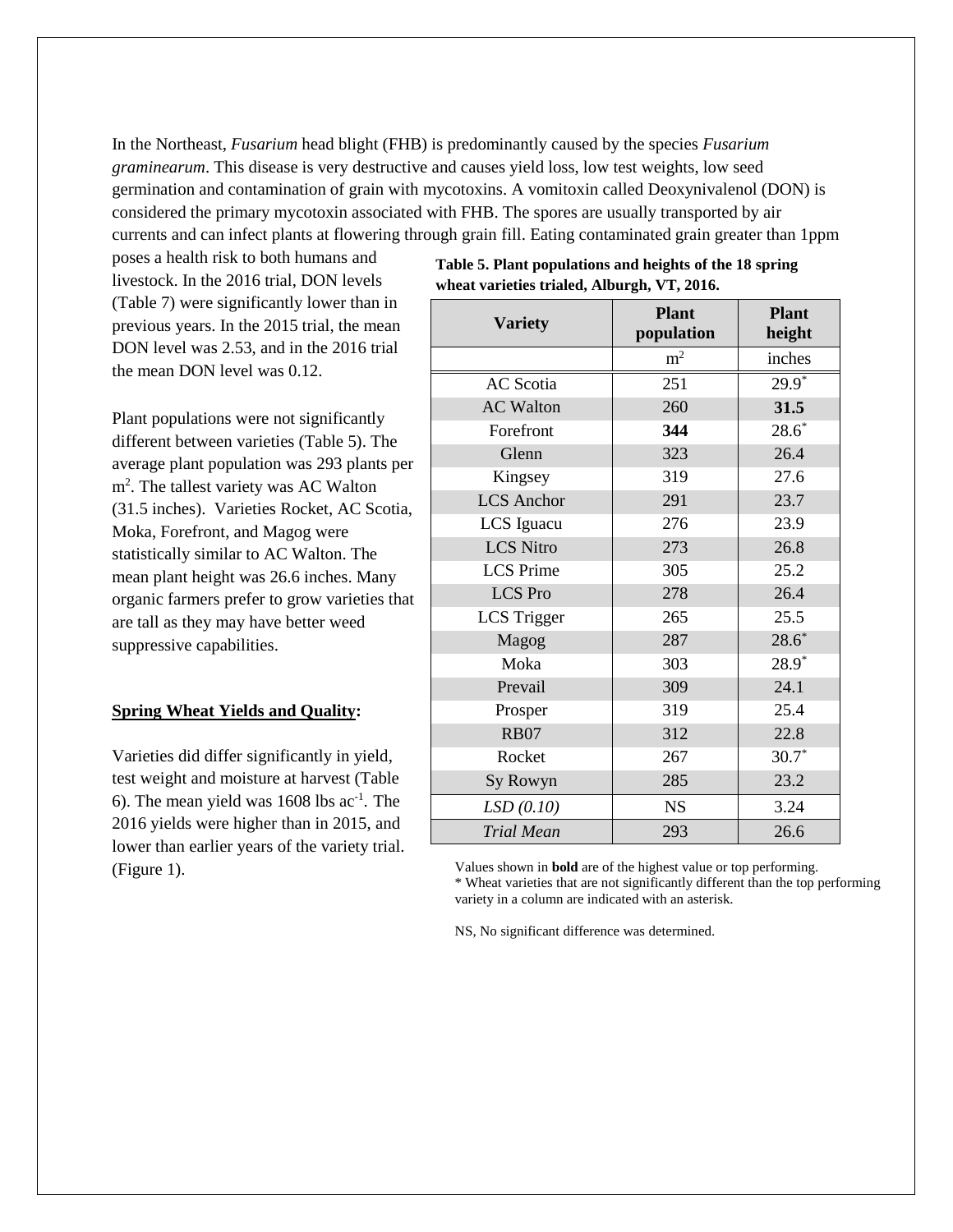

**Figure 1. Spring wheat variety trials mean yield comparison for 2012-2016, Alburgh, VT**.

The highest yielding variety was LCS Nitro (1975 lbs ac<sup>-1</sup>), which was statistically similar to ten other varieties (Table 6; Figure 2). The lowest yielding variety was Moka (847 lbs ac<sup>-1</sup>). The variety with the lowest moisture at the time of harvest was 'Prosper' (11.1%). Rocket, AC Scotia, and 'Kingsey' had not reached optimal grain storage moisture of 14% or less by harvest.

The common measures used by commercial mills to evaluate wheat quality are: grain protein, falling number, test weight, and mycotoxin (DON) content. Varieties differed significantly in terms of crude protein, falling number, and DON (Table 7; Figure 2). LCS Anchor was the variety with the highest percentage of crude protein (16.7%). Other varieties that were significantly similar for protein included, Forefront (16.6%), 'Prevail' (16.2%), 'Glenn' (16.1%), RB07 (15.9%), Sy Rowyn (15.8%), and 'LCS Pro' (15.6%). The variety with the lowest crude protein percentage was 'LCS Trigger' (12.7%). All varieties had protein levels that met or exceeded industry standards of 12-14%. The falling number differed statistically among the varieties. The variety Glenn had the highest test weight of 59.5 lbs bu<sup>-1</sup>. AC Scotia was the only one of the 18 spring wheat varieties trialed that did not reach the optimal 56 to 60 Ib bu<sup>-1</sup> test weight for wheat, it was at 53.8 lbs bu<sup>-1</sup>. All of the spring wheat varieties trialed were below the FDA's 1ppm DON limit (Table 7). The lowest DON level in Alburgh was LCS Trigger, Glenn, and Prevail (0.03 ppm).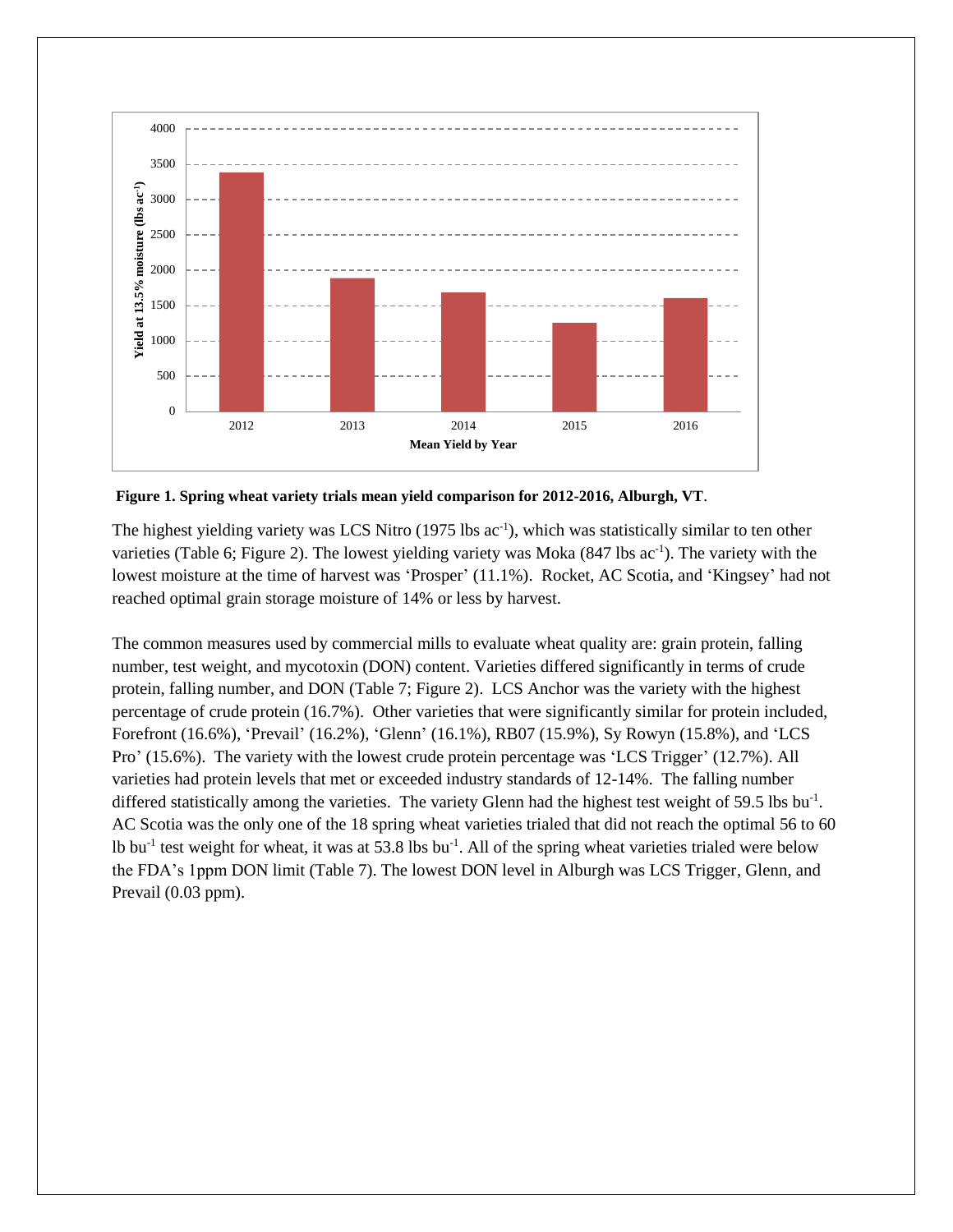**Table 6. Harvest data of the 18 spring wheat Table 7. Quality results of the 18 spring wheat varieties, Alburgh, VT, 2016. varieties, Alburgh, VT, 2016.** 

| <b>Variety</b>       | <b>Yield</b><br>@13.5%<br>moisture | <b>Harvest</b><br>moisture | <b>Test</b><br>weight  | <b>Variety</b>       | <b>Crude</b><br>protein<br>@ 12%<br>moisture | <b>Falling</b><br>number<br>@ 14%<br>moisture | <b>DON</b>   |
|----------------------|------------------------------------|----------------------------|------------------------|----------------------|----------------------------------------------|-----------------------------------------------|--------------|
|                      | $lbs$ $ac^{-1}$                    | $\%$                       | $lbs$ bu <sup>-1</sup> |                      | %                                            | seconds                                       | ppm          |
| <b>AC</b> Scotia     | $1837*$                            | 14.4                       | 53.8                   | <b>AC</b> Scotia     | 14.0                                         | 233                                           | 0.28         |
| <b>AC Walton</b>     | 1947*                              | $11.7*$                    | 56.5                   | <b>AC Walton</b>     | 14.1                                         | $341*$                                        | 0.18         |
| Forefront            | $1600*$                            | $11.5*$                    | 57.2                   | Forefront            | $16.6*$                                      | 237                                           | $0.04*$      |
| Glenn                | 1574*                              | $12.1*$                    | 59.5                   | Glenn                | $16.1*$                                      | 282                                           | 0.03         |
| Kingsey              | 1810*                              | 15.3                       | 58.4*                  | Kingsey              | 15.0                                         | $331*$                                        | $0.05*$      |
| <b>LCS</b><br>Anchor | 1248                               | $11.2*$                    | 57.5                   | <b>LCS</b><br>Anchor | 16.7                                         | 264                                           | $0.10*$      |
| <b>LCS</b><br>Iguacu | $1630*$                            | 12.5                       | 57.5                   | <b>LCS</b><br>Iguacu | 14.6                                         | 276                                           | $0.13*$      |
| <b>LCS Nitro</b>     | 1975                               | $12.5^*$                   | 57.3                   | <b>LCS Nitro</b>     | 14.8                                         | 273                                           | 0.20         |
| <b>LCS</b> Prime     | 1415                               | 13.1                       | $58.6*$                | <b>LCS</b> Prime     | 14.0                                         | 269                                           | $0.13*$      |
| <b>LCS</b> Pro       | 1566*                              | $12.4*$                    | $58.0*$                | <b>LCS</b> Pro       | $15.6*$                                      | 256                                           | $0.05*$      |
| <b>LCS</b>           | 1843*                              | $12.2*$                    | $58.1*$                | <b>LCS</b>           | 12.7                                         | 284                                           | 0.03         |
| Trigger              |                                    |                            |                        | Trigger              |                                              |                                               |              |
| Magog                | 1542<br>847                        | $11.8*$                    | 57.0                   | Magog                | 14.5                                         | 389                                           | 0.25         |
| Moka<br>Prevail      | 1531                               | 13.0<br>$11.4*$            | $58.5*$<br>$58.0*$     | Moka<br>Prevail      | 14.2<br>$16.2*$                              | $362*$                                        | 0.23<br>0.03 |
|                      |                                    |                            |                        |                      |                                              | 291                                           |              |
| Prosper              | 1948*                              | 11.1                       | 59.4*                  | Prosper              | 15.0                                         | 275                                           | 0.14         |
| <b>RB07</b>          | $1676*$                            | $11.8*$                    | $57.9*$                | <b>RB07</b>          | $15.9*$                                      | 302                                           | $0.07*$      |
| Rocket               | 1423                               | 15.5                       | 56.4                   | Rocket               | 14.1                                         | 222                                           | 0.28         |
| Sy Rowyn             | 1529                               | 12.6                       | $58.0*$                | Sy Rowyn             | $15.8*$                                      | 370 <sup>*</sup>                              | $0.05*$      |
| LSD(0.10)            | 415                                | 1.43                       | 1.75                   | LSD(0.10)            | 1.25                                         | 59.3                                          | 0.10         |
| <b>Trial Mean</b>    | 1608                               | 12.6                       | 57.6                   | <b>Trial Mean</b>    | 15.0                                         | 292                                           | 0.12         |

Values shown in **bold** are of the highest value or top performing.

\* Wheat varieties that are not significantly different than the top performing variety in a column are indicated with an asterisk.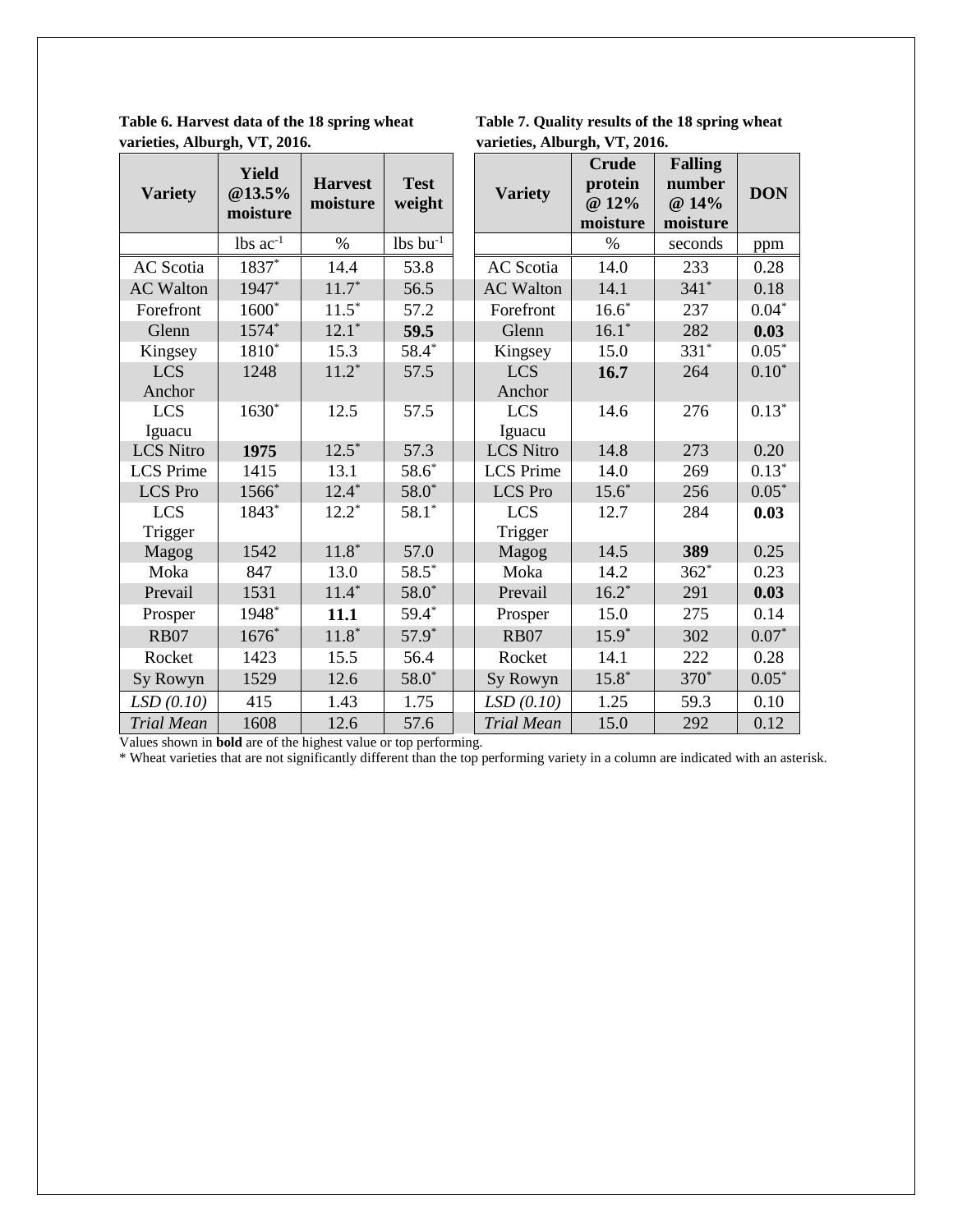



It is important to remember that the results only represent one year of data. 2016 was a relatively dry growing season. This season had reduced yields compared to previous years and could be attributed to the dry weather conditions. Although weather conditions have varied across years, the variety AC Walton has consistently performed at the top of the trial in terms of yield. It is important as you make variety choices on your farm, that you evaluate data from test sites that are as similar to your region as possible.